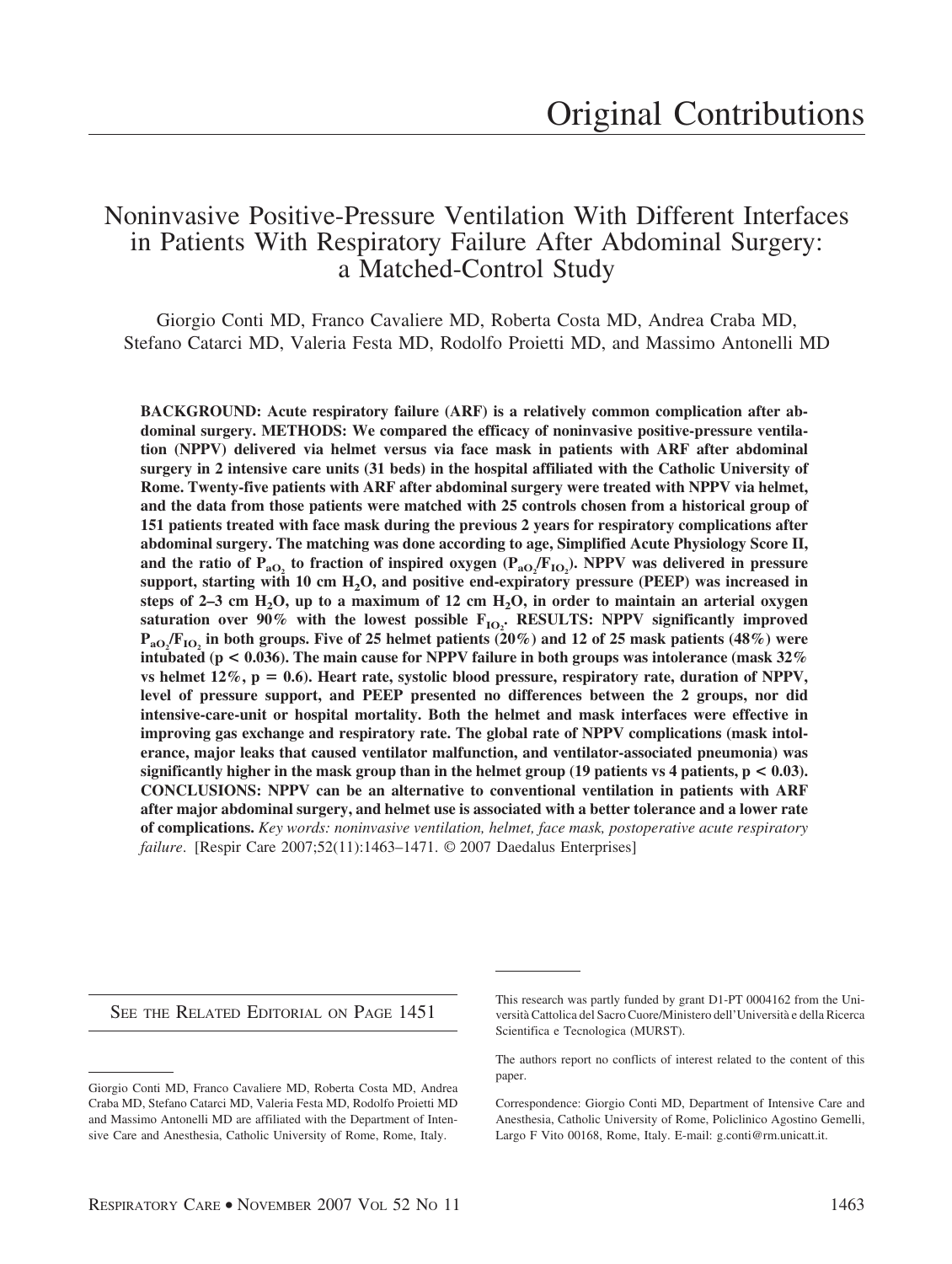## **Introduction**

Abdominal surgery can disturb the respiratory function by causing an alteration in diaphragmatic function and contractility that leads to a reduction of pulmonary volumes and airflow, which predisposes for lower-lobe atelectasis. $1-4$ 

Moreover, postoperative pain (mainly after upper-abdominal surgery) decreases cough efficiency and thus increases the risk of respiratory infection and atelectasis.5,6 Patients with peritonitis and other abdominal infections are likely to develop secondary acute lung injury (ALI) and acute respiratory distress syndrome (ARDS).7 For all these reasons, acute respiratory failure (ARF) can be considered a relatively common complication after abdominal surgery.<sup>1</sup>

The patients who develop postoperative ARF have generally been treated with endotracheal intubation and conventional mechanical ventilation, but this technique has been associated with both early and late complications.<sup>8-10</sup>

Noninvasive positive-pressure ventilation (NPPV) (ie, the administration of mechanical ventilation, avoiding endotracheal intubation) is considered as a first-line intervention for COPD patients with exacerbation,<sup>11,12</sup> but it has also been successfully used in patients with hypoxemic respiratory failure of various origin,13–15 including postoperative ARF.<sup>16-19</sup>

In a recent prospective study<sup>19</sup> on postoperative ARF after abdominal surgery, NPPV was associated with a low rate of endotracheal intubation, NPPV-related complications, and ICU mortality. However, only half of the patients who required intubation had early NPPV failure (ie, in the first 24 hours), which suggests that mask tolerance can play a role in the success rate.

Different interfaces have been proposed during the last decade in order to improve patient-ventilator interaction: among them, the NPPV helmet (CaStar, Starmed, Mirandola, Italy) seems to be able to reduce the facemask adverse effects, improve gas exchange, and significantly increase patient comfort.20,21 So far, few data are known about the use of NPPV in patients with postoperative ARF, and no study has compared the efficacy and tolerance of different interfaces in delivering NPPV in postoperative ARF after abdominal surgery. The first objective of the present matched-control study was to evaluate the possibility of using face mask or helmet NPPV to prevent endotracheal intubation in a group of selected patients who developed ARF after abdominal surgery and required mechanical ventilation. A second objective was to compare the use of face mask and helmet in those patients.

# **Methods**

## **Patients**

Twenty-five consecutive patients who developed postoperative ARF after abdominal surgery, admitted to our 13-bed surgical intensive care unit (ICU) or to our 18-bed general ICU, were prospectively included in this study and noninvasively ventilated with the CaStar helmet.

For each study patient, a matched control subject was chosen from a group of 151 patients treated for respiratory failure after abdominal surgery with face-mask NPPV in the same ICUs during the previous 2 years.

Our sample size was chosen to detect, with a 95% probability, a difference between the postulated 60% rate of intubation in the mask group (previously reported in 33 patients with hypoxemic ARF) and the 20% rate in the helmet group, which we observed in a pilot study.<sup>20</sup>

# **Inclusion Criteria**

Patients were enrolled if they presented all of the following criteria:

- Clinical history compatible with ARF after abdominal surgery
- $P_{aO_2}$  lower than 60 mm Hg while breathing ambient air, or a ratio of  $P_{aO_2}$  to fraction of inspired oxygen  $(P_{aO_2}/F_{IO_2})$  lower than 300 mm Hg, while breathing oxygen through an air-entrainment mask
- Presence of severe acute dyspnea, with a respiratory rate higher than 25 breaths/min and active contraction of accessory muscles of respiration or paradoxical abdominal motion

# **Exclusion Criteria**

Patients were excluded if they met one of the following criteria:

- Need for cardiopulmonary resuscitation
- Glasgow coma score  $\leq 8$
- Hemodynamic instability (defined as a systolic arterial blood pressure  $\leq 80$  mm Hg or electrocardiographic evidence of ischemia or arrhythmias)
- Uncorrected bleeding diathesis, and cardiogenic or septic shock
- Elevated probability of surgical re-intervention in the following 48 hours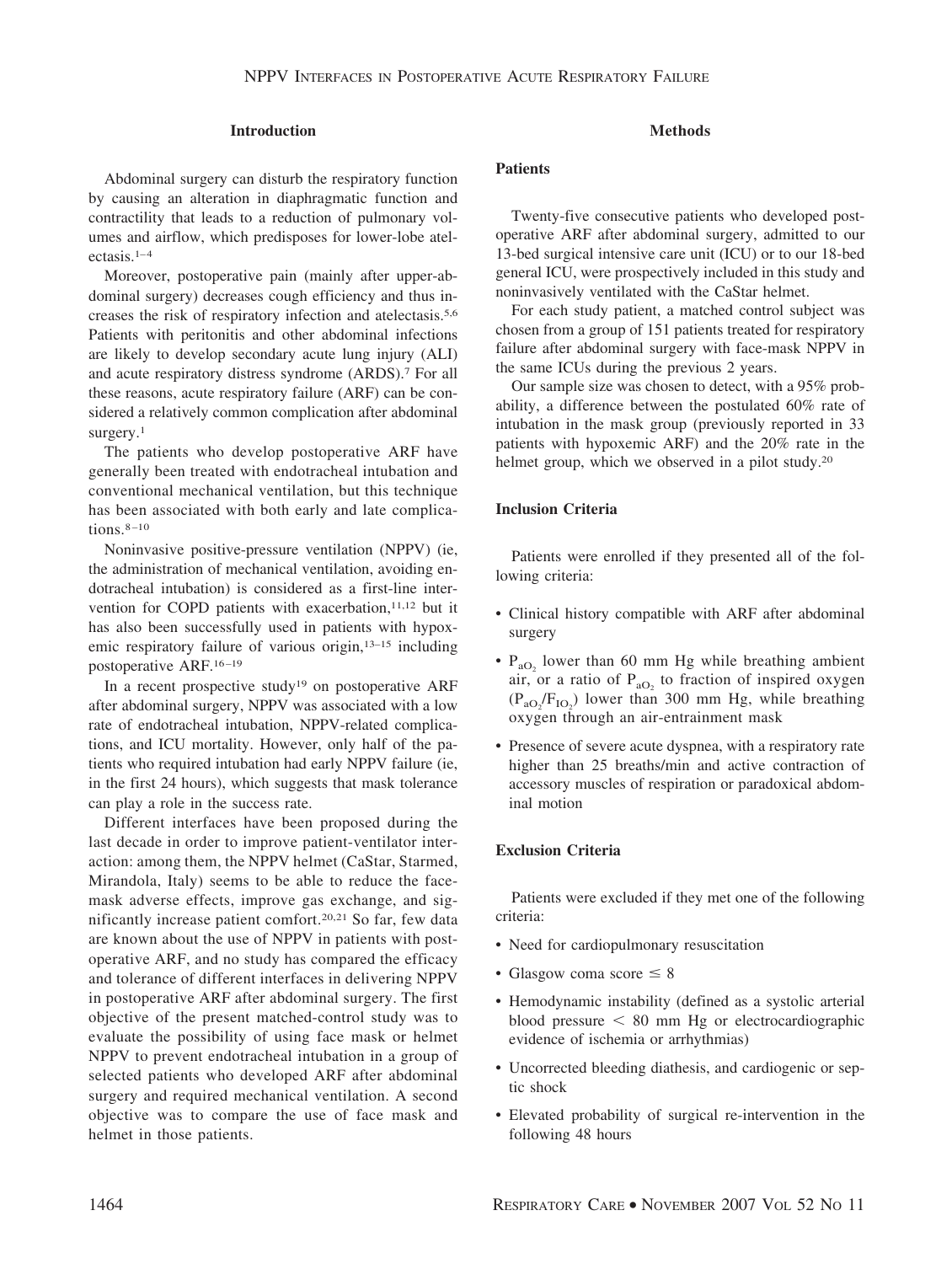## **Study Protocol**

Helmet group NPPV was delivered with the CaStar helmet, which is made of transparent latex-free polyvinyl chloride. The helmet is secured to the patient by 2 armpit braces, and connected to the ventilator by a conventional respiratory circuit. The proper helmet size (small, medium, or large) was chosen for each patient in order to avoid air leaks around the soft collar. The ventilator (300, Siemens, Uppsala, Sweden) was set in pressure-support ventilation mode, starting with 10 cm  $H_2O$  of pressure support, with progressive stepwise increase of  $2-3$  cm  $H_2O$ , according to patient comfort, to obtain a respiratory rate  $\leq$  25 breaths/ min and the disappearance of accessory muscle activity or paradoxical abdominal motion. Positive end-expiratory pressure (PEEP) was increased in steps of 2–3 cm  $H_2O$ , up to a maximum of 12 cm  $H<sub>2</sub>O$ , in order to maintain the arterial oxygen saturation over 90% with the lowest possible  $F_{IO_2}$ . The flow trigger was set at 5 L/min, checking the absence of auto-triggering phenomena. The head of the bed was kept at a 45° angle. For 21 patients who required a nasogastric tube for surgical or nutritional reasons, a specific seal connector embedded in the helmet fixation ring was used to avoid air leaks. No humidification device was necessary.<sup>21</sup>

For each patient treated with NPPV via helmet, one matched control was selected, according to the following matching criteria:

- Cause of ARF
- Severity of illness on admission within 6 points of that of the treated patient (assessed via the Simplified Acute Physiology Score II)
- Age within 10 years
- $P_{aO_2}/F_{IO_2}$  within 20 points of the value of the treated group

NPPV was delivered via face mask (Vital Signs, Totowa, New Jersey, or Dar-Tyco, Mirandola, Italy). The mask was secured with head straps, avoiding a tight fit, and the head of the bed was kept elevated at a 45° angle. In all patients, a protective hydrocolloid sheet was applied over the nasal bridge. In the mask group, 19 patients required a nasogastric tube for surgical or nutritional reasons. In all mask-group patients a seal connector (Koo Europe, Buttigliera Alta, Italy) in the dome of the mask was used to minimize air leaks. All the patients were ventilated with ICU ventilators (300, Siemens, Uppsala, Sweden) set in pressure-support mode, with variable levels of PEEP. The levels of pressure support and PEEP were set as previously described for the helmet group. A heat-andmoisture exchanger (Hygrobac, Dar-Tyco, Mirandola, Italy) was used to condition the gas. In both groups the

respiratory rate was continuously monitored with a cardiorespiratory monitor (Siemens-Elema, Solna, Sweden). Pain was treated in both patients groups according to our standard patient-controlled analgesia protocol, with morphine or tramadol. No patient had epidural analgesia.

#### **Protocol for NPPV Application**

NPPV was administered according to the standard protocol of administration used in our ICUs for postoperative ARF patients: during the first day NPPV was maintained subcontinuously for 24 hours, depending upon patient tolerance. If the patient required NPPV discontinuation, they received oxygen through an air-entrainment mask, with an  $F_{\text{IO}_2}$  of 0.5–0.6, for the shortest possible period. During this time, if peripheral oxygen saturation was  $\leq 90\%$ , NPPV was immediately restored. After the first day, if oxygenation and clinical status improved, the patient was left to breathe spontaneously, with oxygen supplementation through an air-entrainment mask, for gradually increasing periods, to augment the time lag between NPPV sessions.

NPPV was definitively discontinued if the patient was clinically stable and maintained for more than 12 hours a respiratory rate  $\langle 25 \text{ breaths/min} \text{ and a } \text{P}_{a\text{O}_2}/\text{F}_{\text{IO}_2} \rangle$  200 mm Hg, and had no need of ventilatory support, absence of dyspnea, inactivation of accessory muscles, and lack of paradoxical abdominal motion.

## **Criteria for Intubation**

Predetermined criteria for immediate endotracheal intubation included the inability to maintain a  $P_{aO_2}/F_{IO_2}$  140 mm Hg during NPPV, the onset of seizures or coma (Glasgow coma score  $\leq$  8), hemodynamic instability (systolic blood pressure  $< 80$  mm Hg or electrocardiographic signs of ischemia or arrhythmias), intolerance of the interface, inability to manage copious secretion, inability to alleviate dyspnea, or the need for an emergency surgical procedure.

After intubation, all patients with ALI/ARDS were ventilated with the same ventilation protocol, according to the low-tidal-volume protective ventilatory strategy.7

## **Definitions and Measurements**

The definitions of ALI/ARDS, nosocomial pneumonia, ventilator-associated pneumonia (VAP), sepsis, severe sepsis, and septic shock were according to published guidelines.23–27

Measurements of  $P_{aO_2}$ ,  $P_{aCO_2}$ , pH, respiratory rate, heart rate, and systolic arterial pressure were performed at baseline, after 1 hour of NPPV treatment, when clinically required, and at the end of treatment.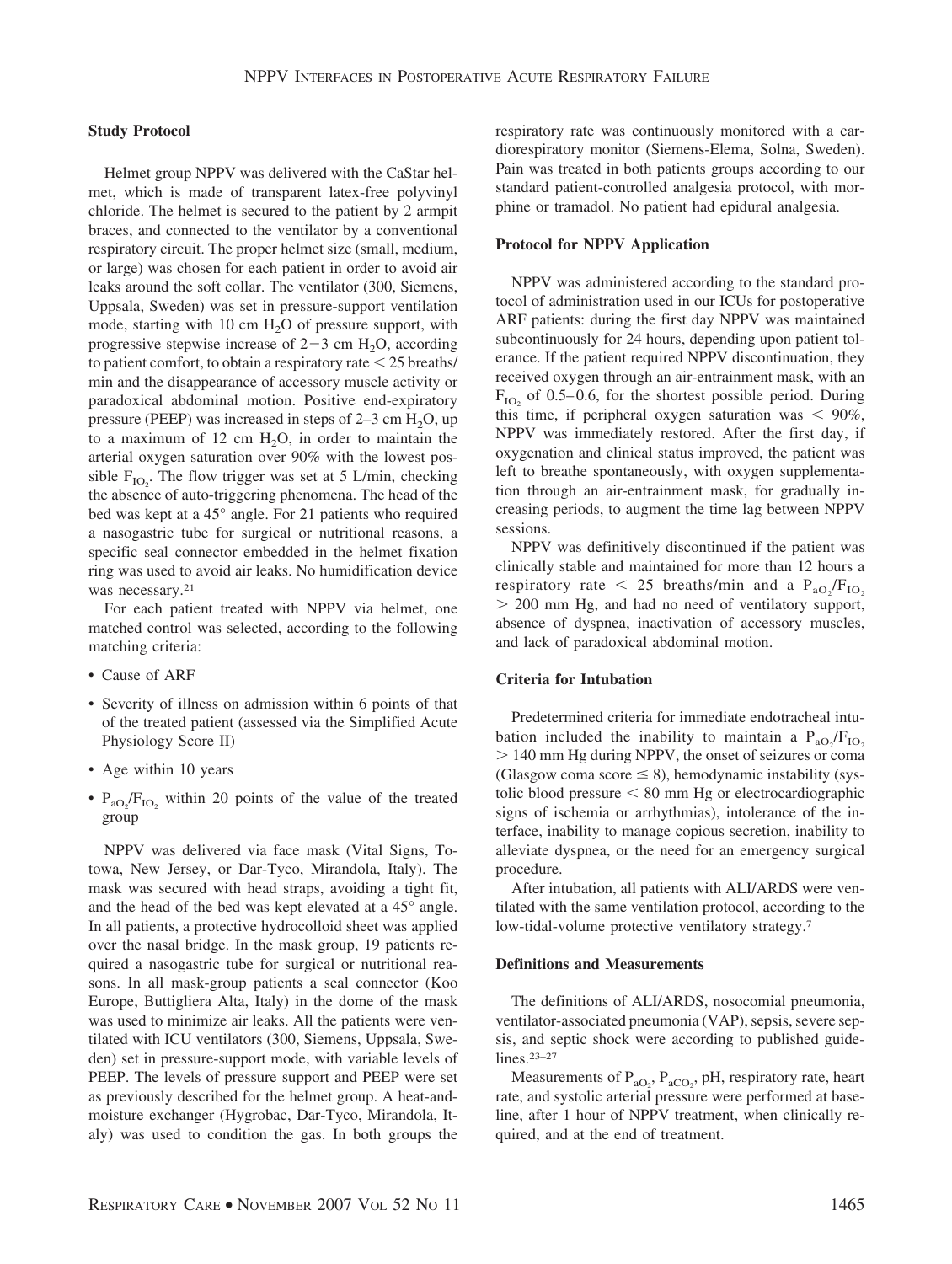## **End Points**

Primary end points were the improvement of gas exchange and the need for endotracheal intubation at any time during the study. Improvement in gas exchange was evaluated within 1 hour after study entry (initial improvement) and over time (sustained improvement), and was defined as the ability to increase  $P_{aO_2}/F_{IO_2}$  to  $> 200$  mm Hg or by  $\geq$  100 mm Hg above baseline until mechanical ventilation was discontinued.13,27

Secondary end points were the development of NPPVrelated complications (mask intolerance, major leak that caused ventilator malfunction, or VAP), ICU stay, duration of ventilation, and ICU and hospital mortality.

### **Ethics**

Our institutional review board approved the protocol, and all patients gave their informed consent prior to participation. For the control group no written informed consent was required, as NPPV via face-mask is considered a routine clinical practice in the ICUs of our hospital. All the procedures were conducted in accordance with the ethical standards of the World Medical Association Declaration of Helsinki.

#### **Statistics**

Results are given as mean  $\pm$  SD. Each group was divided into 2 subgroups, NPPV success and NPPV failure, according to the results of NPPV. Demographic and physiologic characteristics of the 2 groups were compared via Student's *t* test for continuous data (separate variance estimates were used when variances were significantly different) and the Mantel-Haenszel extended chi-square test or Mann-Whitney test for categorical data. Fisher's exact test (2-tailed) was used when appropriate (expected number of cases per cell less than 5).<sup>28</sup> A p value  $\leq 0.05$  was considered to indicate a statistically significant difference.

#### **Results**

Twenty-five patients successfully extubated after abdominal surgery, who developed postoperative ARF (Table 1) a mean  $2.5 \pm 1.9$  days after surgery, were enrolled in the study and were treated with NPPV delivered via helmet. The helmet group was matched with a historical control group who developed ARF 2.9  $\pm$  1.6 days after abdominal surgery and were treated with NPPV via face mask. The type of surgery and the causes of postoperative ARF were similar in the groups (see Table 1). Also, the incidence of comorbidities (congestive heart failure, COPD, and diabetes) and the time between surgery and the start of NPPV were similar.

|                                                                                 | $(n = 25)$      | Mask Group Helmet Group<br>$(n = 25)$ | p    |
|---------------------------------------------------------------------------------|-----------------|---------------------------------------|------|
| Age (mean $\pm$ SD y)                                                           | $59.9 \pm 14.8$ | $59.2 \pm 15.1$                       | 0.9  |
| Weight (mean $\pm$ SD kg)                                                       | $73.2 \pm 8.9$  | $72.1 \pm 14.9$                       | 0.4  |
| Height (mean $\pm$ SD cm)                                                       | $169.5 \pm 5.9$ | $168.5 \pm 8.2$                       | 0.3  |
| SAPS II (mean $\pm$ SD)                                                         | $33.7 \pm 9.4$  | $33.6 \pm 10.4$                       | 0.9  |
| $P_{aOy}/F_{IOy}$ at baseline (mean $\pm$ SD) 141.8 $\pm$ 54.6 136.2 $\pm$ 54.5 |                 |                                       | 0.7  |
| Glasgow coma score (mean $\pm$ SD)                                              | 14              | 14                                    | 0.8  |
| Type of surgery $(n, \%)$                                                       |                 |                                       |      |
| Gastrectomy                                                                     | 1(4)            | 3(12)                                 | 0.30 |
| Colectomy                                                                       | 1(4)            | 7(28)                                 | 0.02 |
| Hepatectomy/biliary surgery                                                     | 5(20)           | 5(20)                                 | 0.63 |
| Pancreasectomy                                                                  | 0(0)            | 1(4)                                  | 0.31 |
| Peritonitis                                                                     | 9(36)           | 6(16)                                 | 0.35 |
| Abdominal trauma                                                                | 5(20)           | 0(0)                                  | 0.02 |
| Other                                                                           | 4(16)           | 3(12)                                 | 0.68 |
| Cause of ARF $(n, \%)$                                                          |                 |                                       |      |
| ALI.                                                                            | 4(16)           | 2(8)                                  | 0.38 |
| <b>ARDS</b>                                                                     | 8(32)           | 8 (32)                                | 0.61 |
| Pneumonia                                                                       | 4(16)           | 3(12)                                 | 0.68 |
| Atelectasis                                                                     | 7(28)           | 9(36)                                 | 0.62 |
| Cardiogenic pulmonary edema                                                     | 2(8)            | 3(12)                                 | 0.64 |
|                                                                                 |                 |                                       |      |

Table 1. Main Characteristics of the Groups

 $SAPS II = Simplified Acute Physiologic Score$ 

 $F_{IO2}$  = fraction of inspired oxygen

 $ARF = acute$  respiratory failure

 $ALI = acute lung injury$ 

 $ARDS = acute$  respiratory distress syndrome

In the mask group, the failure patients were older and had a higher severity of illness and a lower  $P_{aO_2}/F_{IO_2}$  (Table 2) than the success patients, but these differences were not statistically significant, probably because of an insufficient sample size. In the helmet group the failure patients were significantly sicker, as shown by the higher Simplified Acute Physiology Score II ( $p = 0.01$ ), whereas age was higher and baseline  $P_{aO_2}/F_{IO_2}$  was lower, but these differences were not statistically significant (see Table 2).

Heart rate, systolic pressure, respiratory rate, pH, and  $P_{\text{aCO}_2}$  were similar in the mask and helmet groups during the whole course of the study (Table 3).

The applied PEEP (6.2  $\pm$  2.1 cm H<sub>2</sub>O vs 6.3  $\pm$ 1.9 cm H<sub>2</sub>O, p = 0.7), pressure support (13.4  $\pm$  2.6 cm  $H_2O$  vs 14.5  $\pm$  3.6 cm  $H_2O$ , p = 0.4), and duration of NPPV (25.9  $\pm$  25 h vs 31.8  $\pm$  19.6 h, p = 0.36) were also similar.

Eighteen (72%) of the 25 patients in the mask group and 14 (56%) of the 25 patients in the helmet group showed an initial improvement in  $P_{aO_2}/F_{IO_2}$  (Fig. 1). According to the definitions, a sustained improvement was achieved in 18 patients (72%) in the mask group and in 16 patients (64%) in the helmet group (see Table 3). Twelve patients (48%) in the mask group and 5 (20%) in the helmet group failed NPPV ( $p = 0.036$ ) despite an initial improvement, and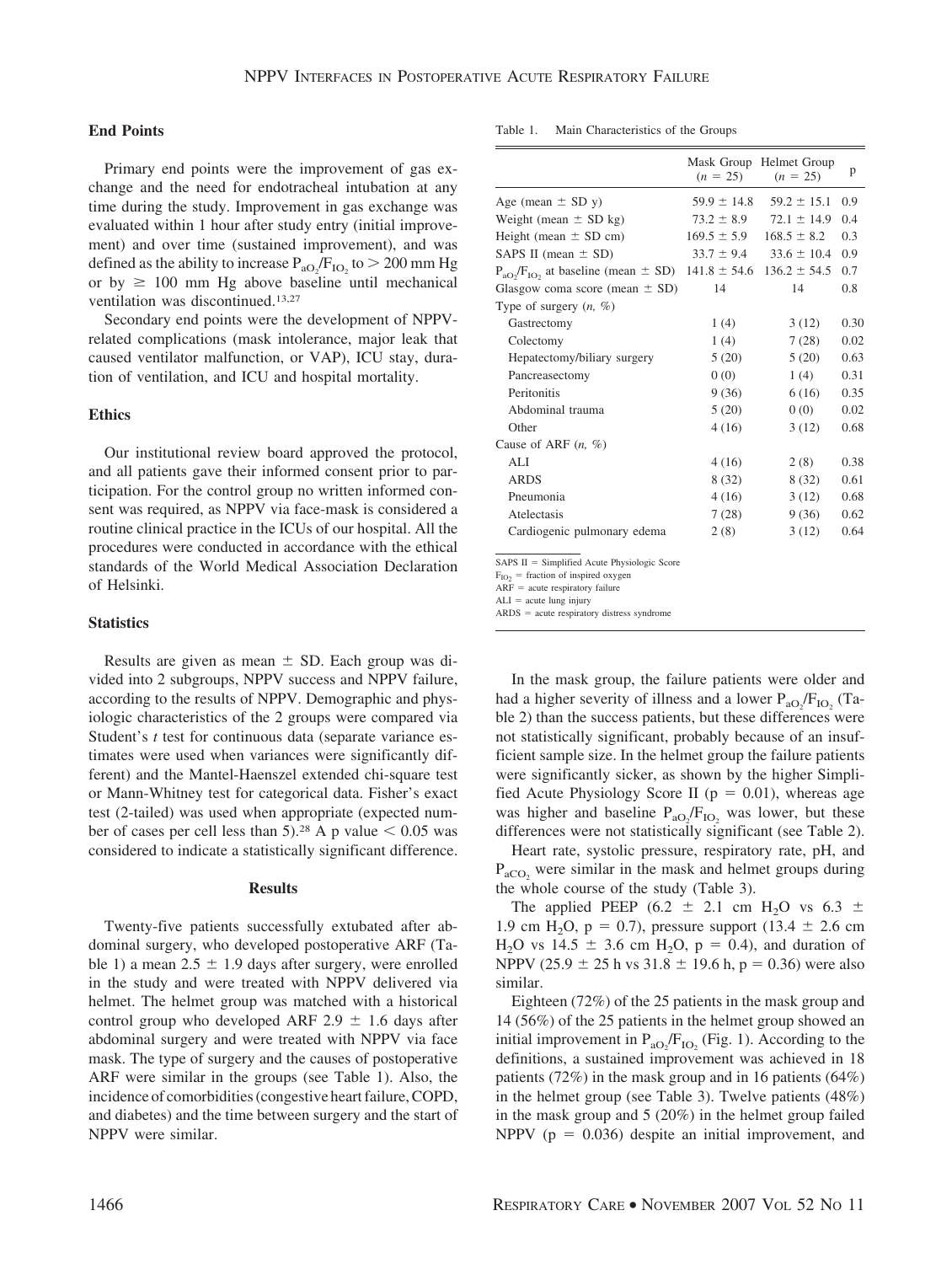|                                                                                                                                                                                         |                              | Mask Group ( $n = 25$ ) |       |                              | Helmet Group ( $n = 25$ ) |      |  |
|-----------------------------------------------------------------------------------------------------------------------------------------------------------------------------------------|------------------------------|-------------------------|-------|------------------------------|---------------------------|------|--|
|                                                                                                                                                                                         | <b>Success</b><br>$(n = 13)$ | Failure<br>$(n = 12)$   | p     | <b>Success</b><br>$(n = 20)$ | Failure<br>$(n = 5)$      | p    |  |
| Age (mean $\pm$ SD y)                                                                                                                                                                   | $55.7 \pm 16.1$              | $64.6 \pm 12.6$         | 0.14  | $56.5 \pm 14.9$              | $70.2 \pm 10.4$           | 0.06 |  |
| SAPS II (mean $\pm$ SD)                                                                                                                                                                 | $31.7 \pm 10.0$              | $35.8 \pm 8.5$          | 0.28  | $31.1 \pm 9.9$               | $43.8 \pm 4.2$            | 0.01 |  |
| Glasgow coma score (mean $\pm$ SD)                                                                                                                                                      | 14                           | 13                      | 0.24  | 14                           | 14                        | 0.12 |  |
| $P_{aO_2}/F_{IO_2}$ at baseline (mean $\pm$ SD)                                                                                                                                         | $160.8 \pm 66.9$             | $122.5 \pm 26.5$        | 0.076 | $144.7 \pm 55.9$             | $101.8 \pm 33.5$          | 0.11 |  |
| Type of surgery $(n, \%)$                                                                                                                                                               |                              |                         |       |                              |                           |      |  |
| Gastrectomy                                                                                                                                                                             | 1(7.7)                       | 0(0)                    | 0.52  | 3(15)                        | $\Omega$                  | 0.49 |  |
| Colectomy                                                                                                                                                                               | 1(7.7)                       | $\overline{0}$          | 0.52  | 5(25)                        | 2(40)                     | 0.43 |  |
| Hepatectomy/biliary surgery                                                                                                                                                             | 3(23)                        | 2(16.6)                 | 0.54  | 5(25)                        | $\theta$                  | 0.29 |  |
| Pancreasectomy                                                                                                                                                                          | $\Omega$                     | $\overline{0}$          | 0.9   | 1(5)                         | $\Omega$                  | 0.8  |  |
| Peritonitis                                                                                                                                                                             | 4(30.76)                     | 5(41.6)                 | 0.51  | 4(20)                        | 2(40)                     | 0.34 |  |
| Abdominal trauma                                                                                                                                                                        | 3(23)                        | 2(16.6)                 | 0.54  | $\overline{0}$               | $\Omega$                  | 0.9  |  |
| Other                                                                                                                                                                                   | 1(7.7)                       | 3(25)                   | 0.26  | 2(10)                        | 1(20)                     | 0.5  |  |
| Cause of ARF $(n, \%)$                                                                                                                                                                  |                              |                         |       |                              |                           |      |  |
| ALI                                                                                                                                                                                     | 3(23)                        | 1(8.3)                  | 0.32  | 2(10)                        | $\Omega$                  | 0.63 |  |
| <b>ARDS</b>                                                                                                                                                                             | 1(7.69)                      | 7(58.3)                 | 0.09  | 6(30)                        | 2(40)                     | 0.66 |  |
| Pneumonia                                                                                                                                                                               | 1(7.69)                      | 3(25)                   | 0.26  | 1(5)                         | 2(40)                     | 0.09 |  |
| Atelectasis                                                                                                                                                                             | 6(46.1)                      | 1(8.3)                  | 0.04  | 9(45)                        | $\theta$                  | 0.08 |  |
| Cardiogenic pulmonary edema                                                                                                                                                             | 2(15.3)                      | $\theta$                | 0.23  | 2(10)                        | 1(20)                     | 0.5  |  |
| $NPPV = noninvasive positive-pressure ventilation$<br>SAPS $II =$ Simplified Acute Physiologic Score II<br>$F_{IO2}$ = fraction of inspired oxygen<br>$ARF = acute$ respiratory failure |                              |                         |       |                              |                           |      |  |

Table 2. Baseline Characteristics Stratified by NPPV Success and Failure

 $ARF = acute$  respiratory failure<br> $ALI = acute$  lung injury

 $ARDS = acute$  respiratory distress syndrome

were intubated after a mean  $32.1 \pm 31.1$  h and  $45 \pm 24.9$  h, respectively ( $p = 0.4$ ). The reasons for failure were:

- Intolerance: 8 patients (32%) in the mask group and 3 patients (12%) in the helmet group ( $p = 0.06$ )
- Lack of response: 3 patients and 1 patient, respectively  $(p = 0.67)$
- Severe skin necrosis: one patient per group ( $p = 0.51$ )

The main cause for the higher rate of failure in the mask group was intolerance due to pressure-related pain in the nasal region. Despite the use of nasal skin protection and accurate nursing, 8 mask patients (32%) had superficial nasal abrasions (which spontaneously healed in 7–10 d).

VAP occurred in 8 patients (7 in the mask group and 1 in the helmet group) several days after failure of NPPV and endotracheal intubation. Only 1 patient (4%) in the helmet group developed skin necrosis in the axillary region, related to the arm-pit braces. Concerning the global rate of NPPV complications in the 2 groups (mask intolerance, major leaks that caused ventilator malfunction, or VAP), the incidence was significantly higher in the mask group than in the helmet group (19 patients vs 4 patients,  $p < 0.03$ ).

In 16 patients (8 per group), ARDS was the cause of postoperative ARF. The failure rate in this subgroup of patients was 50%; however, only 2 (25%) of the 8 patients in the helmet group were intubated, versus 7 (87.5%) of the 8 patients in the mask group ( $p = 0.04$ ) (see Table 2).

The ICU mortality was similar in the groups: 7 patients (28%) died in the mask group, versus 5 patients (20%) in the helmet group (see Table 3). In both groups the ICU mortality rate was significantly higher in the failure group than in the success group ( $p < 0.05$ ). In the mask group, 6 patients died of sepsis and multiple-organ failure, and one died of cardiogenic shock. In the helmet group, 4 patients died of sepsis and multiple organ failure, and one died of cardiogenic shock. The hospital mortality was similar (see Table 3).

## **Discussion**

Our results show that in patients with postoperative ARF, NPPV delivered via face-mask or helmet can significantly improve  $P_{aO_2}/F_{IO_2}$  and respiratory rate, but patients treated with the helmet had a significantly lower rate of NPPV failure, probably because of better tolerance of the interface.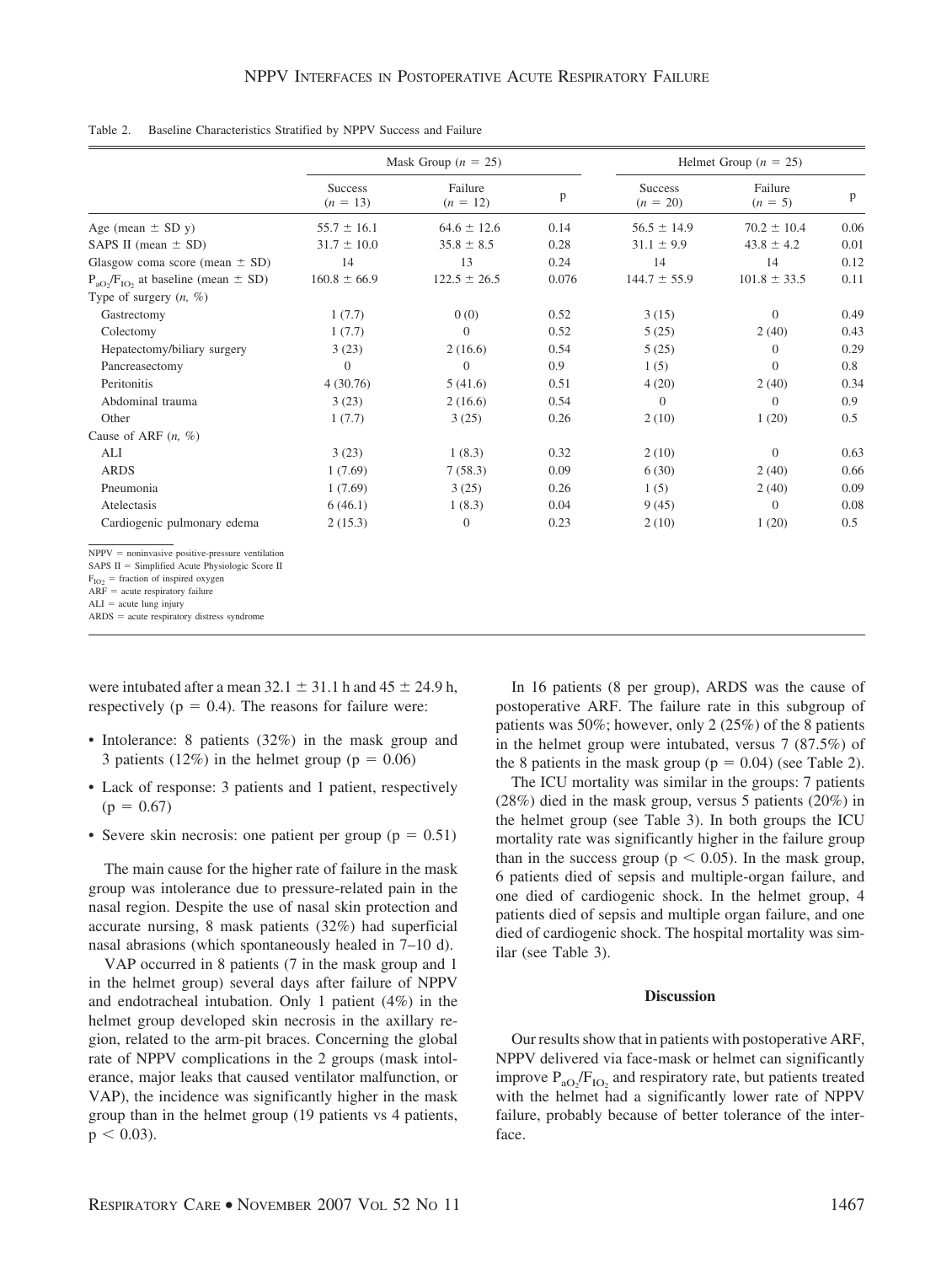| Table 3. Outcomes After 1 Hour of NPPV and at the End of Treatment |  |
|--------------------------------------------------------------------|--|
|--------------------------------------------------------------------|--|

|                                                                                                           | Mask Group<br>$(n = 25)$ | Helmet Group<br>$(n = 25)$ | p     |
|-----------------------------------------------------------------------------------------------------------|--------------------------|----------------------------|-------|
| Systolic Blood Pressure (mean $\pm$ SD mm Hg)                                                             |                          |                            |       |
| <b>Before NPPV</b>                                                                                        | $139.3 \pm 24.6$         | $139.9 \pm 24.9$           | 0.46  |
| After 1 hour of NPPV                                                                                      | $137.6 \pm 23$           | $145.4 \pm 25.6$           | 0.13  |
| At end of NPPV                                                                                            | $136 \pm 24.2$           | $137 \pm 293.3$            | 0.44  |
| Heart Rate (mean $\pm$ SD beats/min)                                                                      |                          |                            |       |
| <b>Before NPPV</b>                                                                                        | $98.3 \pm 19.4$          | $101.8 \pm 23.8$           | 0.28  |
| After 1 hour of NPPV                                                                                      | $92.1 \pm 17.4$          | $100.1 \pm 22$             | 0.08  |
| At end of NPPV                                                                                            | $91.4 \pm 18.7$          | $94 \pm 26.2$              | 0.33  |
| Respiratory Rate (mean $\pm$ SD breaths/min)                                                              |                          |                            |       |
| <b>Before NPPV</b>                                                                                        | $30.1 \pm 7.7$           | $31.8 \pm 6.9$             | 0.4   |
| After 1 hour of NPPV                                                                                      | $22.7 \pm 5.7$           | $23.6 \pm 6.5$             | 0.58  |
| At end of NPPV                                                                                            | $21.8 \pm 5.7$           | $21.3 \pm 5.3$             | 0.76  |
| $pH$ (mean $\pm$ SD)                                                                                      |                          |                            |       |
| <b>Before NPPV</b>                                                                                        | $7.42 \pm 0.08$          | $7.46 \pm 0.07$            | 0.1   |
| After 1 hour of NPPV                                                                                      | $7.42 \pm 0.09$          | $7.44 \pm 0.07$            | 0.25  |
| At end of NPPV                                                                                            | $7.41 \pm 0.07$          | $7.45 \pm 0.05$            | 0.056 |
| $P_{aO_2}/F_{IO_2}$ (mean $\pm$ SD mm Hg)                                                                 |                          |                            |       |
| <b>Before NPPV</b>                                                                                        | $141.8 \pm 54.6$         | $136.2 \pm 54.5$           | 0.7   |
| After 1 hour of NPPV                                                                                      | $244.4 \pm 78.9$         | $226.2 \pm 77.9$           | 0.41  |
| At end of treatment                                                                                       | $229.5 \pm 91.8$         | $250.2 \pm 97.6$           | 0.44  |
| $P_{aCO_2}$ (mean $\pm$ SD mm Hg)                                                                         |                          |                            |       |
| <b>Before NPPV</b>                                                                                        | $42.7 \pm 10.9$          | $37.2 \pm 8.7$             | 0.054 |
| After 1 hour of NPPV                                                                                      | $40.9 \pm 7.5$           | $37.2 \pm 7.9$             | 0.09  |
| At end of treatment                                                                                       | $42.5 \pm 9.3$           | $38.2 \pm 5.2$             | 0.052 |
| Initial P <sub>aO</sub> <sub>2</sub> /F <sub>IO</sub> <sub>2</sub> improvement after 1 h of NPPV $(n, %)$ | 18(72)                   | 14(56)                     | 0.18  |
| Sustained P <sub>aO<sub>2</sub></sub> /F <sub>IO<sub>2</sub></sub> improvement $(n, %)$ <sup>*</sup>      | 18 (72)                  | 16(64)                     | 0.38  |
| Duration of NPPV (mean $\pm$ SD h)                                                                        | $25.9 \pm 25$            | $31.7 \pm 19.6$            | 0.36  |
| Duration of mechanical ventilation $+$ NPPV (mean $\pm$ SD d)                                             | $8.8 \pm 9.8$            | $6.1 \pm 7.2$              | 0.29  |
| Endotracheal intubation $(n, %)$                                                                          | 12(48)                   | 5(20)                      | 0.036 |
| ICU stay (mean $\pm$ SD d)                                                                                | $14.8 \pm 11.6$          | $13.2 \pm 12.5$            | 0.6   |
| ICU mortality $(n, \%)$                                                                                   | 7(28)                    | 5(20)                      | 0.46  |
| Hospital mortality $(n, \%)$                                                                              | 10(40)                   | 6(24)                      | 0.06  |

\*Sustained improvement was defined as a P<sub>ao2</sub>/F<sub>lO2</sub> increase of > 200 mm Hg or a P<sub>aO2</sub>/F<sub>lO2</sub> increase of > 100 mm Hg above baseline until discontinuation of mechanical ventilation.  $F_{IO2}$  = fraction of inspired oxygen

 $NPPV = noninvasive positive-pressure ventilation$  $ICU =$  intensive care unit

Surgical patients may experience ARF in the early postoperative period, especially after upper-abdominal surgery.1 ARF genesis is multifactorial and partly related to intraoperative atelectasis, due to collapsed alveoli, blood displacement into the abdomen, and reduction of thoracic diameter with diaphragmatic displacement and dysfunction.<sup>1-4</sup> The reduction in chest wall compliance, due to increased abdominal pressure<sup>29</sup> and postoperative pain,<sup>5,6</sup> may cause a prolonged and sometime severe reduction of functional residual capacity,  $P_{aO_2}$ , and forced vital capacity. NPPV can rapidly reverse these phenomena through the combined positive effects of PEEP and inspiratory pressure support, which increase lung ventilation, reopen atelectatic alveoli, and improve gas exchange. Surprisingly, few studies have investigated the clinical application of NPPV in patients with ARF subsequent to abdominal surgery.

Pennock et al<sup>16</sup> investigated the effects of nasal bi-level positive airway pressure in a group of 31 patients (including 22 patients with postoperative ARF) and found significant improvement in gas exchange and a dramatic reduction in respiratory rate after 1 hour of treatment, with a success rate of 67%. These results were confirmed by the same authors in a study with 110 patients affected by ARF (in 80% postoperative) and treated with nasal bi-level positive airway pressure.30

The efficacy of face-mask NPPV, in comparison to nasal CPAP, was investigated by Pankow et al,<sup>17</sup> in a group of postoperative patients affected by the obesity-hypoventilation syndrome. Pankow et al concluded that face-mask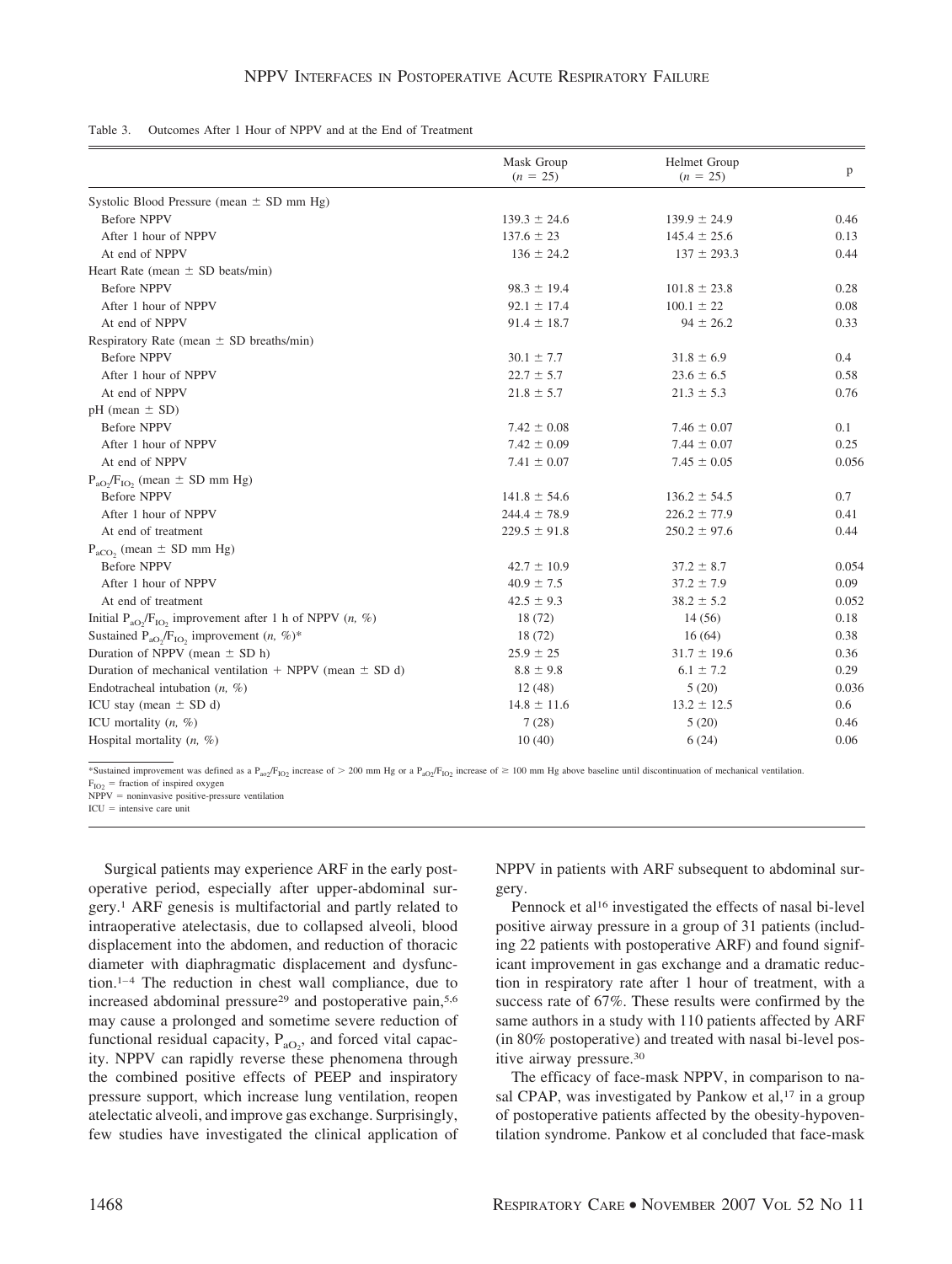

Fig. 1. Ratio of  $P_{aO_2}$  to fraction of inspired oxygen  $(P_{aO_2}/F_{IO_2})$  in patients who received noninvasive positive-pressure ventilation via either face mask or helmet. With the mask, 13 patients succeeded and 12 failed NPPV. With the helmet, 20 patients succeeded and 5 failed NPPV.  $*$  p < 0.01 compared to baseline.  $\dagger$  = p < 0.05 after 1 hour versus at end of treatment.  $\ddagger$  p < 0.01.

NPPV is more efficient than nasal CPAP in correcting gas-exchange abnormalities.

Varon et al18 prospectively investigated the efficacy of NPPV in a group of 60 patients affected by cancer (25 of them gastrointestinal cancers) who developed postoperative ARF. Their results confirmed that NPPV can be considered effective in cancer patients, avoiding intubation in 70% of the patients.

Very recently, Jaber et al<sup>19</sup> prospectively evaluated (in the only study that enrolled only abdominal surgery patients) the use of NPPV in 72 patients affected by established ARF. Forty-eight patients (72%) were successfully treated and avoided endotracheal intubation. The nonintubated patients had significantly shorter ICU stay and lower mortality rate. Apparently our results show a higher intubation rate in the mask group patients (48% vs 28%), but this can be explained by the different patient population. In the study by Jaber et al, only 42% of the patients had hypoxemia and bilateral lung infiltrates, whereas in the present study 64% of the patients in the mask group had ALI/ARDS or pneumonia as the cause of postoperative ARF. Interestingly, the rate of failure reported by Jaber and colleagues in that specific subgroup of patients was 67%.

So far, no randomized controlled study has evaluated the efficacy of NPPV in patients with established ARF after abdominal surgery; however, one recent randomized controlled study31 evaluated the prophylactic use of CPAP delivered via helmet in this kind of patient. In that study the authors compared the rate of prevention from endotracheal intubation observed with an early, preventive application of helmet CPAP to standard oxygen air-entrainment mask in a group of patients who developed hypoxemia after major abdominal surgery. They found that helmet CPAP significantly reduced the cumulative probability of intubation, compared to the standard approach ( $p < 0.05$ ); only one patient in the helmet CPAP group, versus 10 patients in the standard oxygen group, was intubated  $(p = 0.05)$ . Helmet CPAP significantly reduced the incidence of infection ( $p = 0.03$ ), pneumonia ( $p = 0.03$ ), and sepsis ( $p = 0.03$ ), and this interface was well tolerated, which suggests a possible interest also for its application to deliver NPPV.

The aim of our matched-control study was to compare NPPV, delivered via helmet or face-mask, in preventing intubation during episodes of established ARF following abdominal surgery.

Our results suggest that, despite the efficacy of both interfaces in improving gas exchange in the short term, the relatively common development of intolerance phenomena is still an important cause of mask NPPV discontinuation, above all if used with a standard ICU ventilator without a specific NPPV algorithm. In that situation the helmet seems to offer some real advantages in terms of comfort and tolerance, by allowing prolonged continuous application of NPPV. However, it is also important to emphasize that the helmet can be used only with ICU ventilators that have a double circuit, and it has never been validated with turbine ventilators. Moreover, the helmet is not designed for use with ventilator CPAP or free-flow CPAP that applies flow of  $<$  35 L/min.<sup>32</sup>

The patients in the helmet and mask groups had a similar response to NPPV during the first hour, with a significant improvement in  $P_{aO_2}/F_{IO_2}$ . However, 12 patients in the mask group, versus only 5 in the helmet group ( $p=0.04$ ), were intubated. This result can probably be explained by considering the causes of ARF: patients with atelectasis, cardiogenic pulmonary edema, or ALI showed a sustained improvement, compared to the patients affected by ARDS or pneumonia, who often worsened after an initial improvement. This result is in accordance with the data reported by authors who evaluated NPPV in ARDS patients.<sup>33</sup> The rate of intubation (higher than 50%) in this subgroup of patients suggests a prudent approach: limiting NPPV application only to patients in whom NPPV failure can be immediately treated by a prompt intubation. However, in our study, especially in the subgroup of patients who had ARDS as the cause of postoperative ARF, we found that the choice of the interface can significantly improve the success rate: 7 of the 8 patients in the mask group, versus only one of the 8 patients in the helmet group, were intubated ( $p = 0.036$ ). However, considering the small number of patients and the consequent possibility of a type 2 error, we cannot make a conclusion about the efficacy of the helmet in ARDS patients, and larger randomized controlled studies are necessary to address the effectiveness of helmet NPPV in that kind of patient.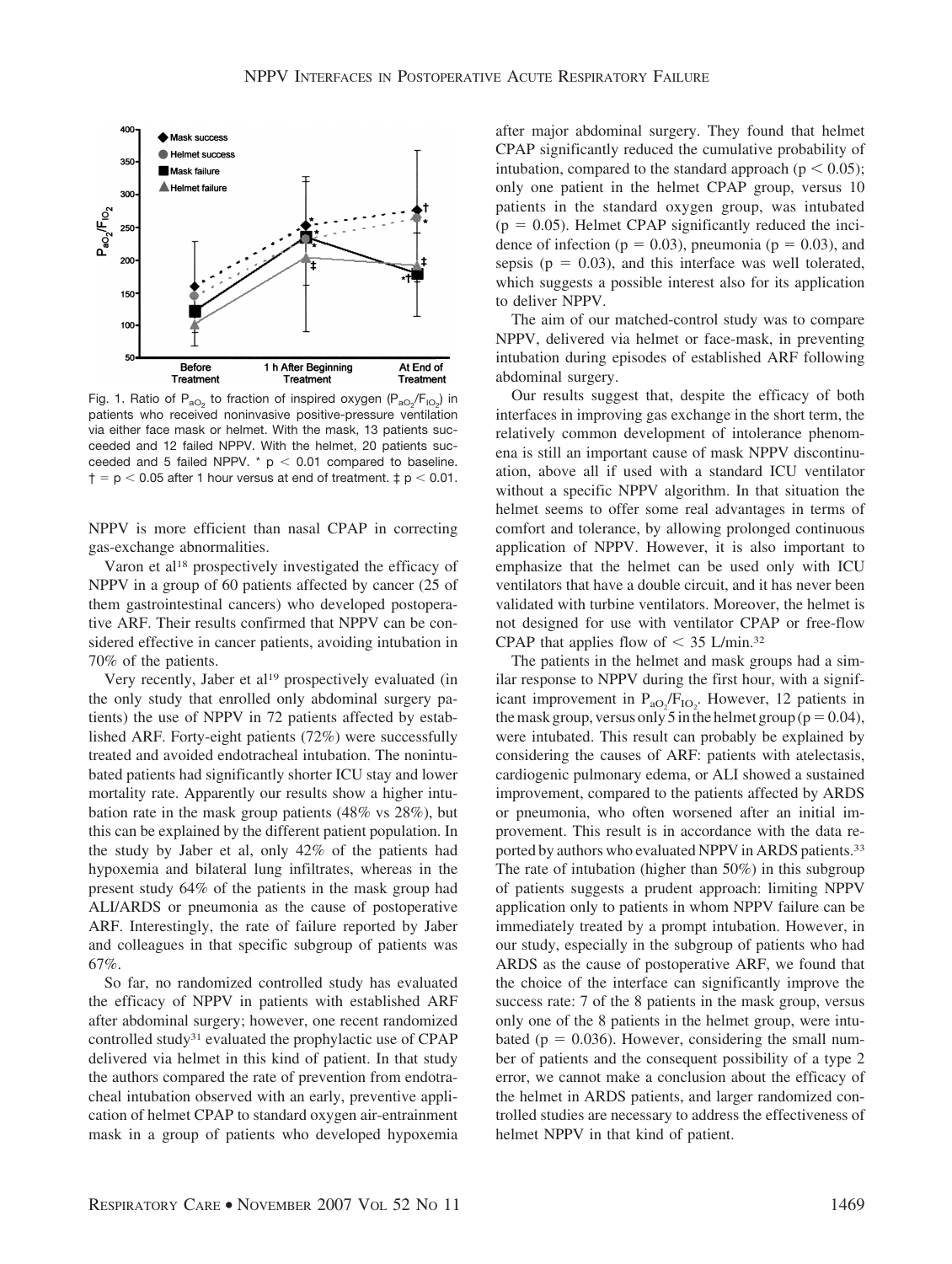The present study has other important limitations related to its design (matched-control study, in which the historical comparison of 2 populations can favor the group treated with the new method).<sup>34</sup> We are also aware of the possibility of a learning-curve effect that could have influenced our results; however, we consider this possibility unlikely, because mask NPPV was widely used in our ICUs for more than 10 years, but we also have extensive experience with the helmet in our ICUs, and both interfaces have similar instrumentation and are used by the same caregivers.

It is also important to emphasize that our results were obtained in 2 ICUs that have extensive NPPV experience (more than 500 patients were treated in the last 3 years), and therefore cannot be generalized to less experienced centers. Another possible limitation is our use of the Servo 300 ventilator, which does not have a specific NPPV algorithm, and cycles to expiration when the inspiratory flow decreases to the 5% of the peak flow. The Servo 300 requires great attention to minimizing air leaks when used for NPPV. Because air leaks are generally absent or minimal with the helmet<sup>20,21</sup> this subgroup of patients can be favored by the increased incidence of intolerance in the face mask group. The absence of a comparison of interface comfort between the 2 groups, and also the lack of evaluation of a time-consuming procedure for nurses, are also limitations of the present study.

#### **Conclusions**

The results of this matched-control study confirm that NPPV may be an alternative to conventional ventilation in patients with postoperative ARF after major abdominal surgery and suggest that helmet NPPV is a valid alternative to face mask, which reduces the intolerance phenomena and increases the NPPV success rate. It is worth keeping in mind that the generalization of the present results remains to be proven by large randomized controlled studies.

## **ACKNOWLEDGMENTS**

We thank Nancy Galan MD for revising our manuscript.

#### **REFERENCES**

- 1. Dureuil B, Cantineau JP, Desmonts JM. Effects of upper or lower abdominal surgery on diaphragmatic function. Br J Anaesth 1987; 59(10):1230–1235.
- 2. Dureuil B, Viires N, Cantineau JP, Aubier M, Desmonts JM. Diaphragmatic contractility after upper abdominal surgery. J Appl Phisiol 1986;61(5):1775–1780.
- 3. Warner M. Preventing postoperative pulmonary complication. The role of the anesthesiologist. Anesthesiology 2000;92:1467–1472.
- 4. Jansen J, Sorensen A, Naesh O Erichsen CJ, Pedersen A. Effect of doxapram on postoperative pulmonary complication after upper ab-

dominal surgery in high-risk patients. Lancet 1990;335(8695):936– 938.

- 5. Vassilakopoulos T, Mastora Z, Katsaounou P, Doukas G, Klimopoulos S, Roussos C, Zakynthinos S. Contribution of pain to inspiratory muscle dysfunction after upper abdominal surgery. A randomized controlled trial. Am J Respir Care Med 2000;161(4 Pt 1):1372– 1375.
- 6. Simonneau G, Vivien A, Sartene R Kunstlinger F, Samii K, Noviant Y, Duroux P. Diaphragm disfunction induced by upper abdominal surgery. Role of postoperative pain. Am Rev Respir Dis 1983;128(5): 899–903.
- 7. Bernard GR, Artigas A, Brigham KL Carlet J, Falke K, Hudson L, et al. The American-European Consensus conference on ARDS. Definitions, mechanisms, relevant outcomes, and clinical trial coordination. Am J Respir Crit Care Med 1994;149(3 Pt 1):818–824.
- 8. Pingleton S. Complications of acute respiratory failure. Am Rev Respir Dis 1988;137(6):1463–1493.
- 9. Stauffer JL. Complication of translaryngeal intubation. In: Tobin MJ. Principles of mechanical ventilation. NewYork: McGraw-Hill 1994:711–747.
- 10. Chatila WM, Criner GJ. Complication of long-term mechanical ventilation. Respir Care Clin N Am 2000;8(4):631–647.
- 11. Mehta S, Hill N. Noninvasive ventilation. Am J Respir Crit Care Med 2001;163(2):540–577.
- 12. Brochard L, Mancebo J, Wysocki M, Lofaso F, Conti G, Rauss A et al. Noninvasive ventilation for acute exacerbation of chronic obstructive pulmonary disease. N Engl J Med 1995;333(13):817–822.
- 13. Antonelli M, Conti G, Bufi M, Costa MG, Lappa A, Rocco M, et al. Noninvasive ventilation for treatment of acute respiratory failure in patients undergoing solid organ transplantation: a randomized trial. JAMA 2000;283(2):235–241.
- 14. Hilbert G, Gruson D, Vargas F Valentino R, Gbikpi-Benissan G, Dupon M, et al. Noninvasive ventilation in immunosuppressed patients with pulmonary infiltrates, fever, and acute respiratory failure. N Engl J Med 2001;344(7):481–487.
- 15. Martin TJ, Hovis JD, Costantino JP, Bierman MI, Donahoe MP, Rogers RM, et al. A randomized, prospective evaluation of noninvasive ventilation for acute respiratory failure. Am J Respir Crit Care Med 2000;161(3 Pt 1):807–813.
- 16. Pennock BE, Kaplan PD, Carlin BW, Sabangan JS, Magovern JA. Pressure support ventilation with a simplified ventilatory support system administered with a nasal mask in patients with respiratory failure. Chest 1991;100(5):1371–1376.
- 17. Pankow W, Hijjeh N, Schuttler F, Penzel T, Becker HF, Peter JH, von Wichert P. Influence of noninvasive positive pressure ventilation on inspiratory muscles activity in obese subjects. Eur Respir J 1997; 10(12):2847–2852.
- 18. Varon J, Walsh GL, Fromm RE Jr. Feasibility of noninvasive mechanical ventilation in the tretament of acute respiratory failure in postoperative cancer patients. J Crit Care 1998;13(2):55–57.
- 19. Jaber S, Delay JM, Chanques G, Sebbane M, Jacquet E, Souche B, et al. Outcomes of patients with acute respiratory failure after abdominal surgery treated with noninvasive positive pressure ventilation. Chest 2005;128(4):2688–2695.
- 20. Antonelli M, Conti G, Pelosi P, Gregoretti C, Pennisi MA, Costa R, et al. New treatment of acute hypoxemic respiratory failure: Noninvasive mechanical ventilation delivered by helmet: a pilot trial study. Crit Care Med 2002;30(3):602–608.
- 21. Antonelli M, Pennisi MA, Pelosi P, Gregoretti C, Squadrone V, Rocco M, et al. Non invasive positive pressure ventilation using an helmet in patients with acute exacerbation of chronic obstructive pulmonary disease: a feasibility study. Anesthesiology 2004;100(1): 16–24.